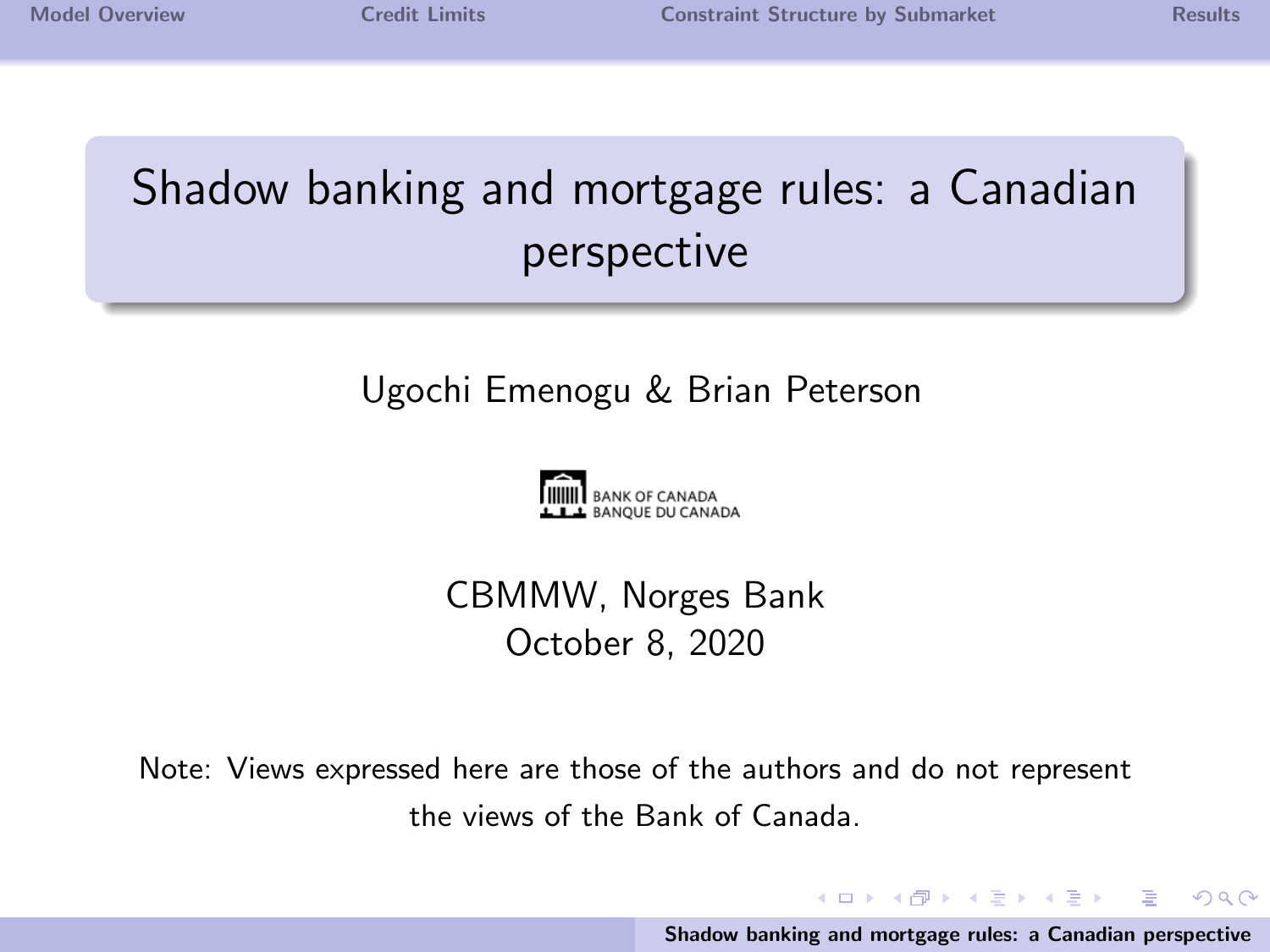$\Omega$ 

### <span id="page-1-0"></span>Research question & key features of the model

#### • Research question

- How shadow banking affects the effectiveness of regulatory policies (LTV, PTI, insured or not) due to potential leakage across sub-sectors of the mortgage market?
- How shadow banking affects monetary policy transmission through sub-sectors of the mortgage market?
- Key features of the model
	- DSGE model with two types of agent: patient savers and impatient borrowers that maximize life-time utility
	- Two types of financial intermediaries: Shadow (SB) and traditional banks (TB)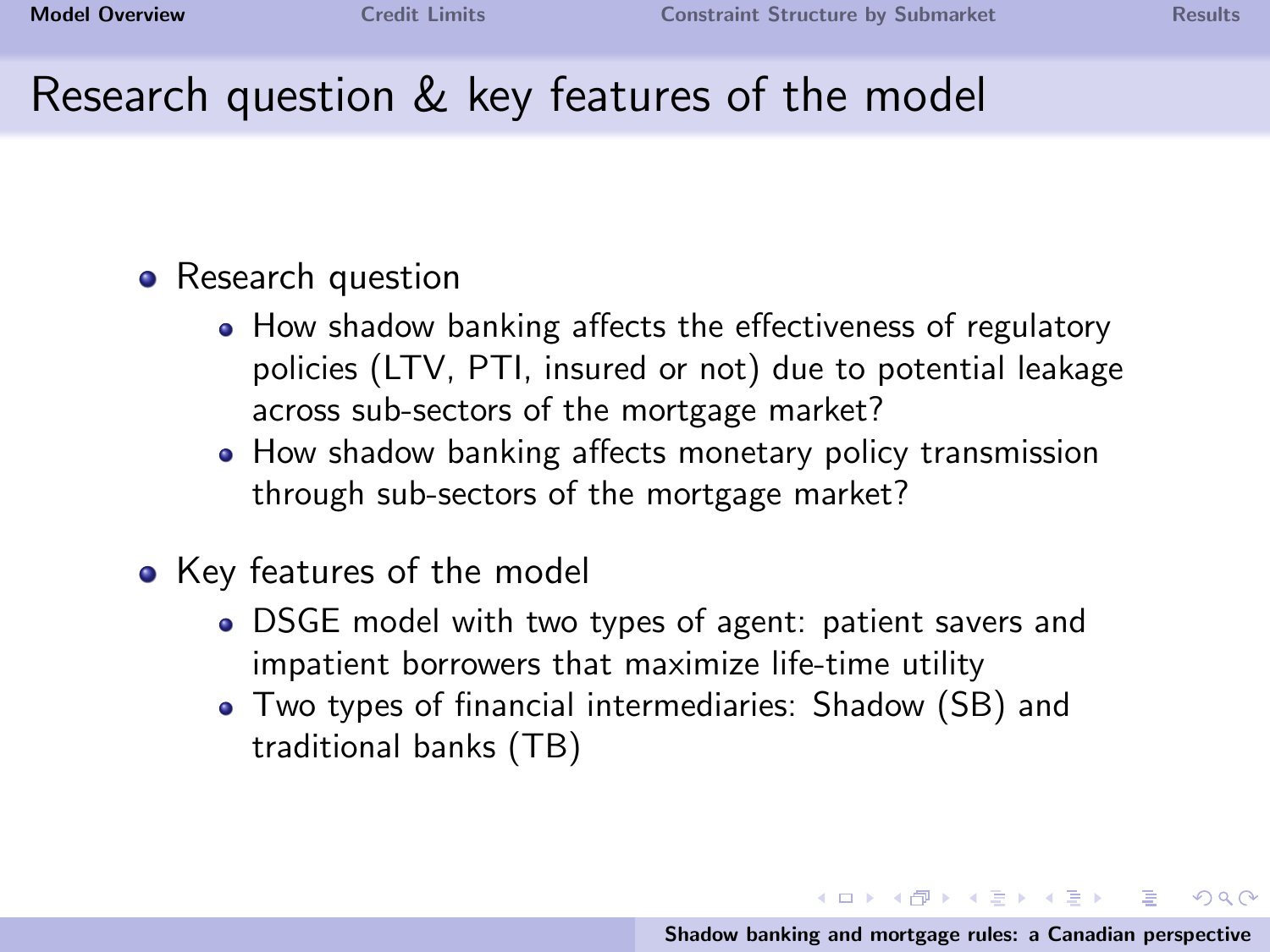$\Omega$ 

## Key features of the model

- Shadow bank borrowers:
	- Face loan to value (LTV) constraint
	- · Not insured
	- Larger default rate for shadow bank borrowers
- **o** Traditional bank borrowers:
	- Two Constraints: LTV and payment to income (PTI) constraints
	- Can be insured (I) or uninsured (U)
	- Insured allows for a smaller down payment but tighter income qualification
- Mortgage contracts:
	- 5-year fixed rate amortized over 25/30 years
	- The only source of financing
	- Prepayment is allowed

イロト イ団 トイ ミト イヨト [Shadow banking and mortgage rules: a Canadian perspective](#page-0-0)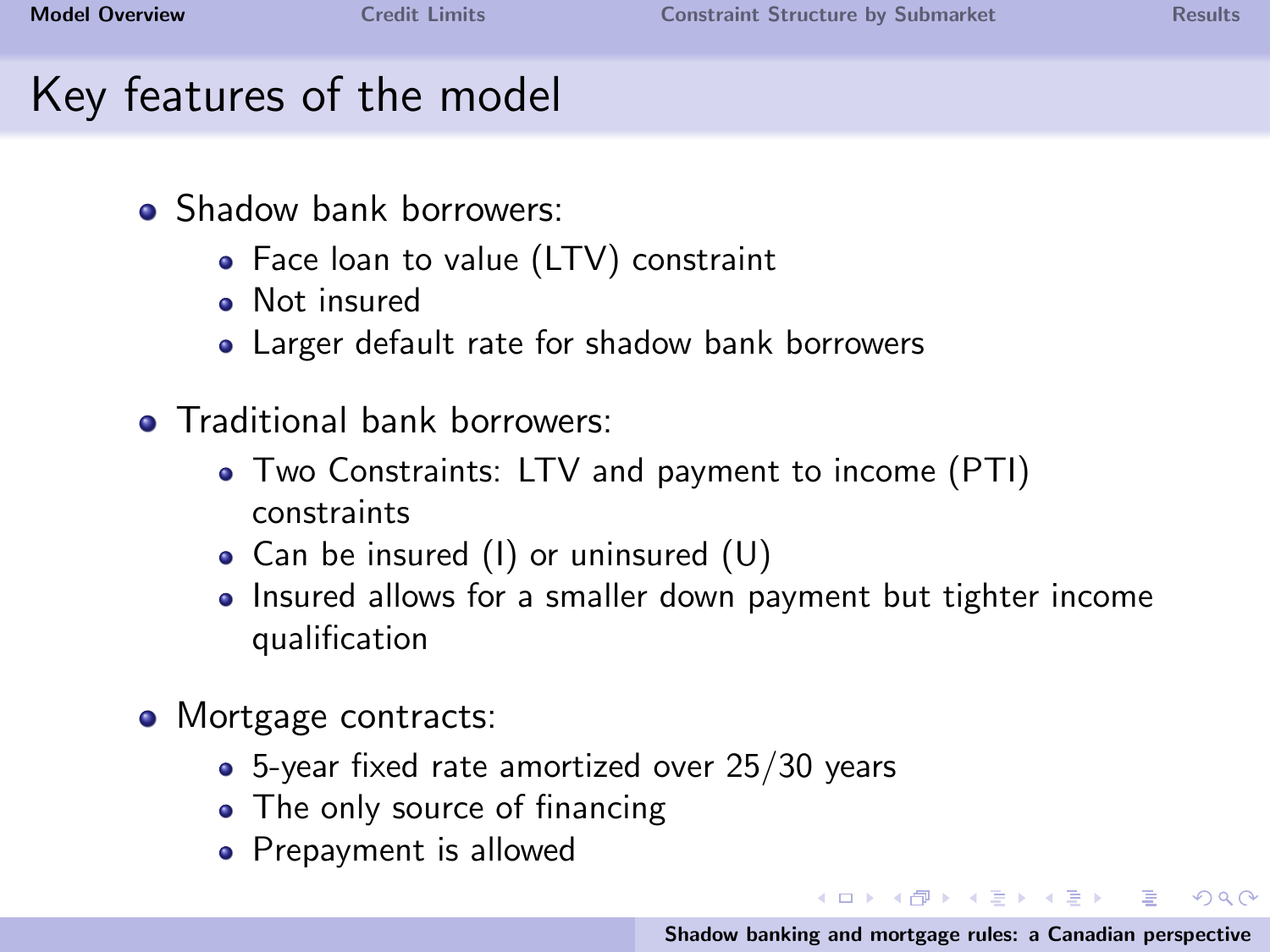へのへ

### <span id="page-3-0"></span>Credit limits

- **.** Loan-to-value constraint:  $m_{i,t}^{*k} \leq \theta_j^{LTV_k} p_t^h h_{i,t}^*, \ \ j \in (1, U), \ \ k \in (SB, TB)$ 
	- Looser in insured market:  $\theta_{U}^{LTV_{TB}} < \theta_{I}^{LTV_{TB}}$
	- Credit limit:  $\bar{m}_{i,t}^{LTV_k} = \theta_j^{LTV_k} p_t^h h_{i,t}^*$
- Payment-to-income constraint:  $m_{i,t}^{*TB}(r_t^*+\nu_j+\alpha)$  $\frac{\gamma(r_t^*+\nu_j+\alpha)}{w_t n_t e_{it}} \leq (\theta_j^{PTI_{TB}} - \omega)$ 
	- Tighter in insured market:  $\theta_{U}^{PT_{TB}} > \theta_{I}^{PT_{TB}}$ Credit limit:  $\bar{m}_{i,t}^{PTI_{TB}} = \frac{(\theta_j^{PTI_{TB}} - \omega)w_t n_t e_{it}}{r_t^* + \omega_j + \alpha}$
- Overall credit limits in TB:
	- Within sector j:  $\bar{m}^j_{i,t} = \text{min}(\bar{m}^{PTT_{TB}}_{i,t}, \bar{m}^{LTV_{TB}}_{i,t})$
	- Across sectors:  $\bar{m}_{i,t} = \text{max}(\bar{m}_{i,t}^l, \bar{m}_{i,t}^U)$

 $(0,1)$   $(0,1)$   $(0,1)$   $(1,1)$   $(1,1)$   $(1,1)$ [Shadow banking and mortgage rules: a Canadian perspective](#page-0-0)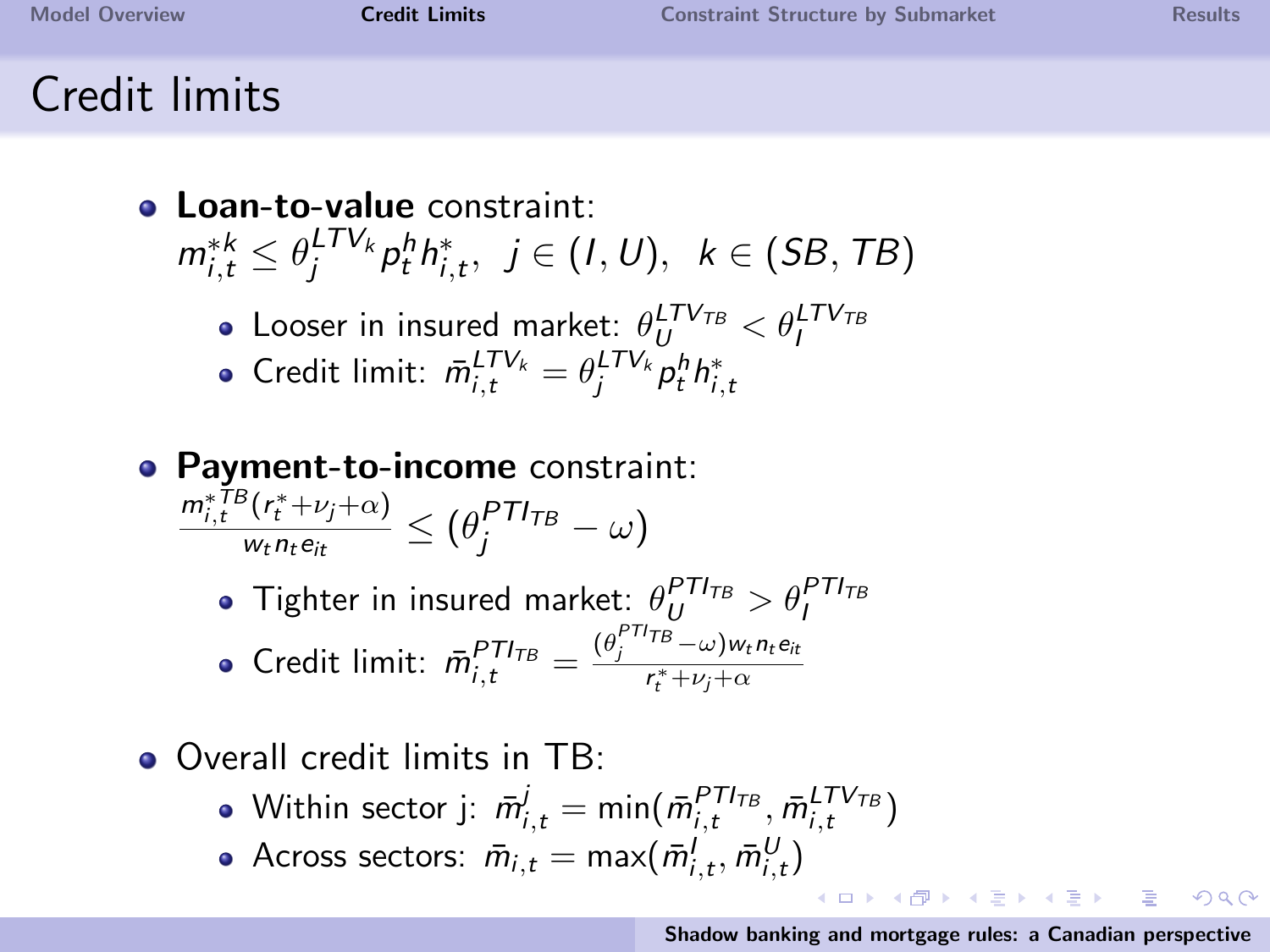### <span id="page-4-0"></span>Constraint structure by submarket

• Intra-period income shock vary among borrowers

 $Income = w_t n_t e_{it}, e_{it} \sim \Gamma_e$ 

The threshold values of the shock is

$$
\begin{array}{rcl} \bar{e}_{l,t} & = & \displaystyle \frac{\bar{m}_{l,i,t}^{lTV_{TB}}}{\bar{m}_{l,i,t}^{pT_{TB}}}, \bar{e}_{U,t} = \frac{\bar{m}_{U,i,t}^{lTV_{TB}}}{\bar{m}_{U,i,t}^{pT_{TB}}}\\ \bar{e}_{U,t}^{SB} & = & \displaystyle \frac{\bar{m}_{U,i,t}^{lTV_{SB}} - \Psi_{2}}{\bar{m}_{U,i,t}^{pT_{TB}}} \end{array}
$$

- Segmented mortgage market
	- Following shocks, borrowers can migrate across segments
	- **Threshold value of the shock is**

$$
\bar{e}_t = \frac{\mu_{U,t} \bar{m}_{U,i,t}^{LTV_{TB}}}{\mu_{I,t} \bar{m}_{I,i,t}^{PT_{TB}}}
$$



[Shadow banking and mortgage rules: a Canadian perspective](#page-0-0)

 $\equiv$ 

 $2Q$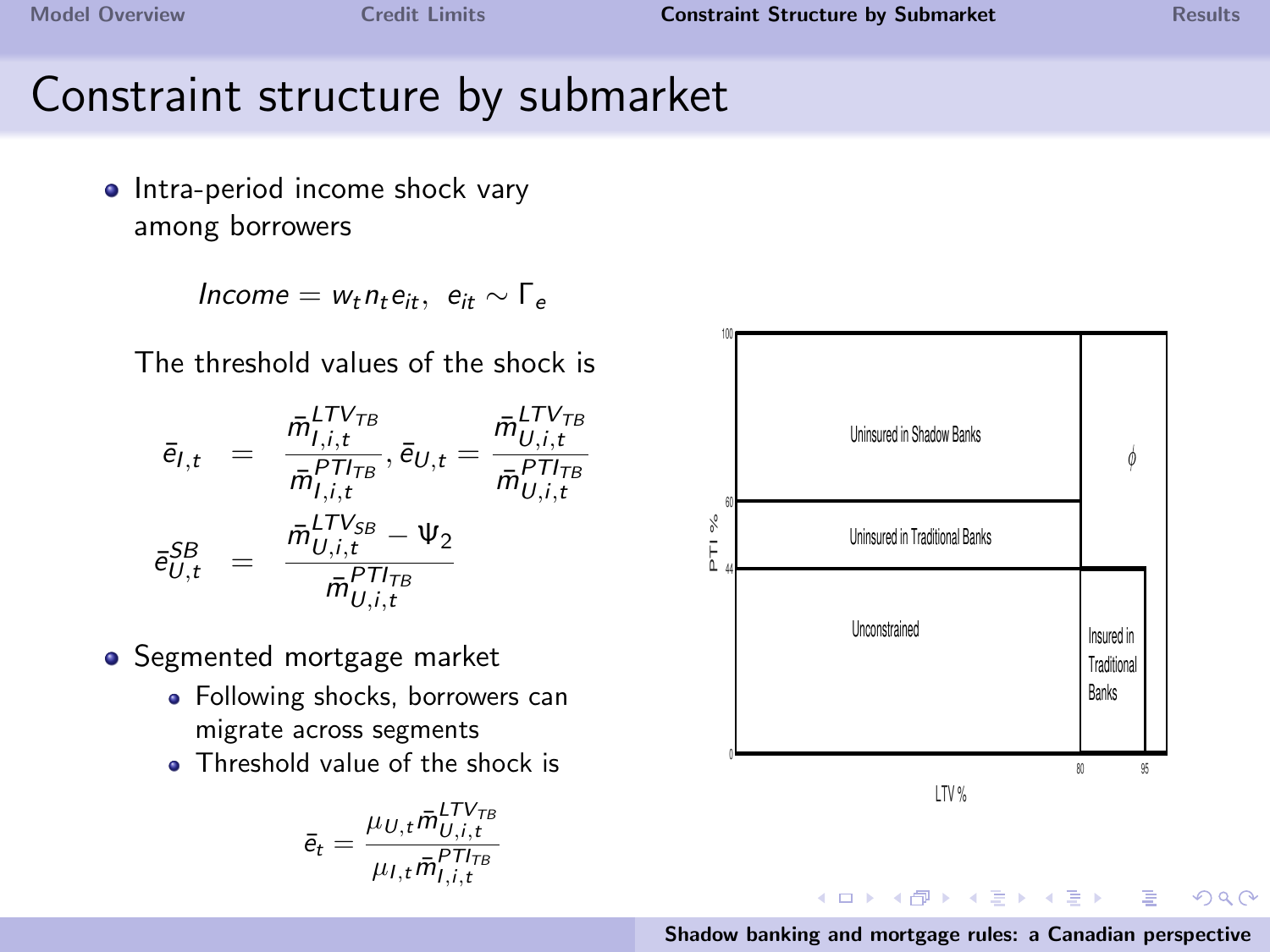<span id="page-5-0"></span>Macroprudential policy: tighter PTI limit of the uninsured Borrowers move to traditional insured sector or to shadow banking



[Shadow banking and mortgage rules: a Canadian perspective](#page-0-0)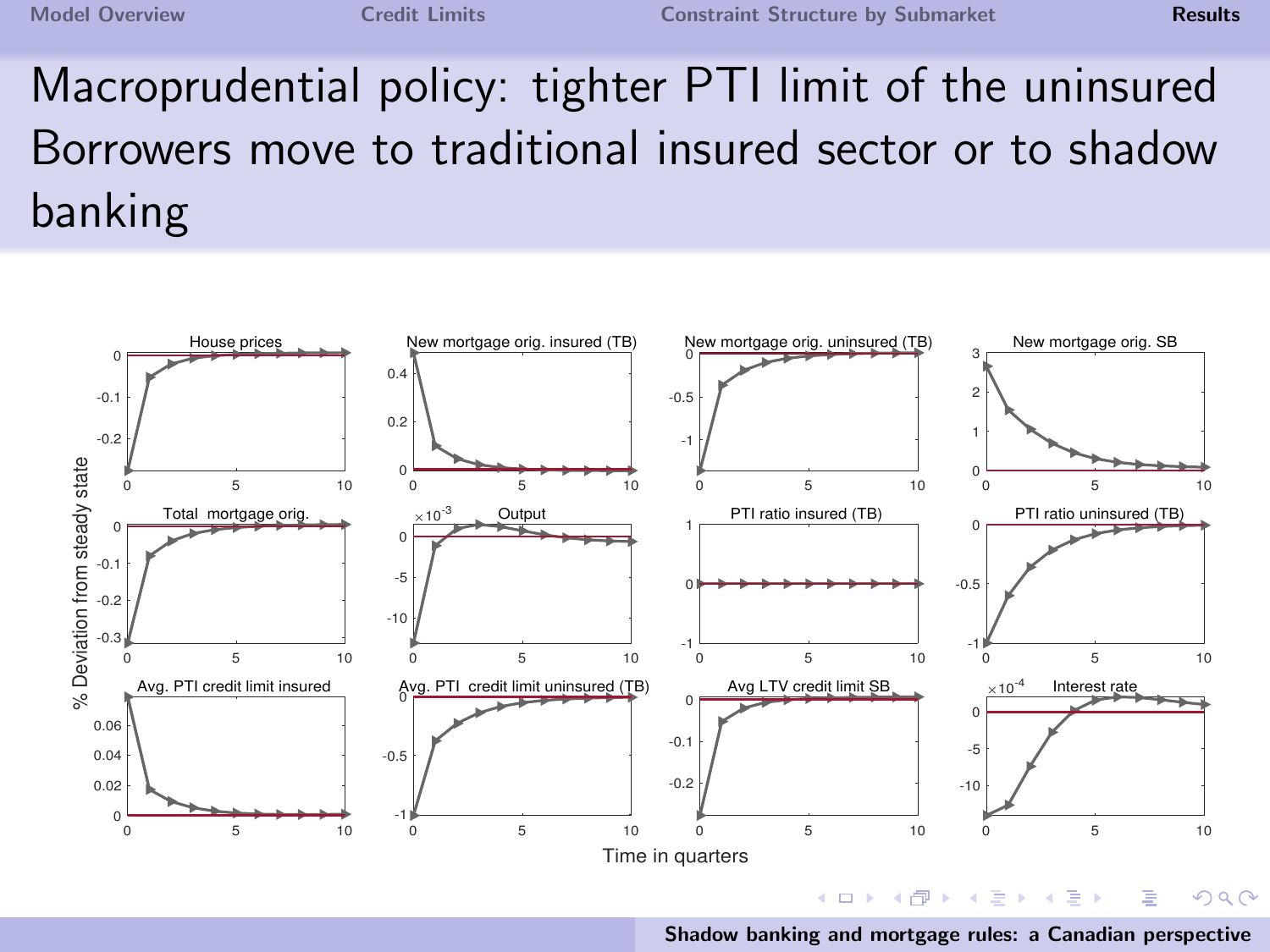# Macroprudential policy: tighter PTI limit of insured Borrowers move to uninsured sector which partly offsets the regulation



[Shadow banking and mortgage rules: a Canadian perspective](#page-0-0)